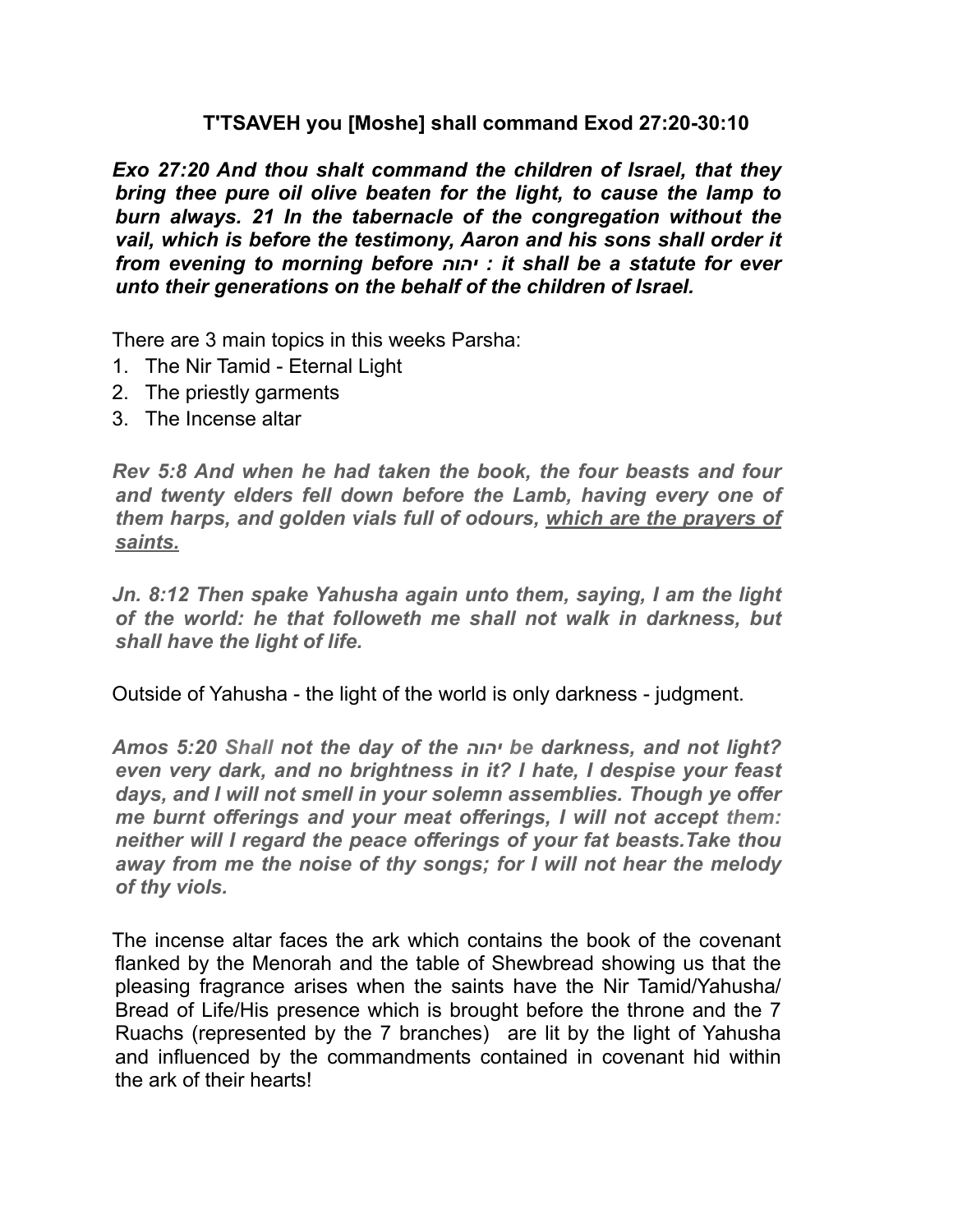*Eph 2:12 That at that time ye were without Moshiach, being aliens from the commonwealth of Israel, and strangers from the covenants of promise, having no hope, and without Elohim in the world: 13 But now in Messiah Yahusha ye who sometimes were far off are made nigh by the blood of Moshiach. 14 For he is our peace, who hath made both one, and hath broken down the middle wall of partition between us; 15 Having abolished in his flesh the enmity, even the law of commandments contained in ordinances; for to make in himself of twain one new man.* 

The Hebrew for **incense is** *qeṭôreth - connection* by the light upon the book of the covenant - we have the torah and the testimony:

*Isa 8:20 To the torah and to the testimony: if they speak not according to this word, it is because there is no light in them.* 

It is only when I met the son - Yahusha - the light, that I was able to have a **connection-***qeṭôreth- incense* to the Father - יהוה!

*And when Aaron saw it, he built an altar before it; and Aaron made proclamation, and said, To morrow is a feast to the LORD. And they rose up early on the morrow, and offered burnt offerings, and brought peace offerings; and the people sat down to eat and to drink, and rose up to play.* 

*Here is the patience of the saints: here are they that keep the commandments of Elohim, and the faith of Yahusha.* 

### *Exo.27:20 And thou shalt command the children of Israel, that they bring thee pure oil olive beaten for the light.*

Nir Tamid - a lamp without light is ineffective. Oil represent the Ruach Ha Kodesh - it illuminates.

We're to be hard pressed but not crushed. יהוה will not give us more than we can bare.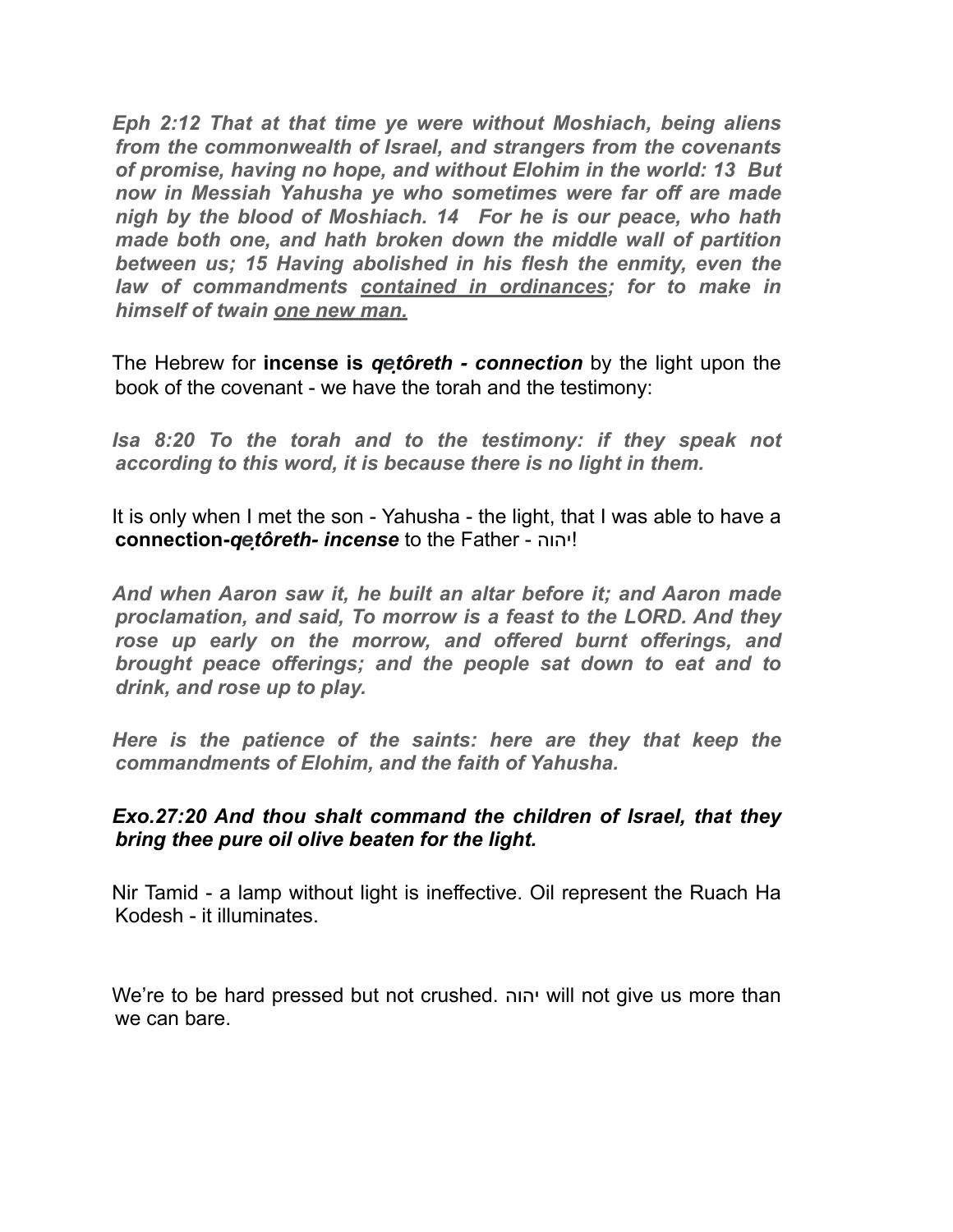To be anointed we need to allow the ruach to pour over us. A person operating in the flesh is a mixture - operating outside the pure oil - and is not anointed for the task at hand.

This transformation was lost in the 2nd temple era, it could never happen in an unfurnished holy of holies, without the quantum level of physics in place that the furniture created.

#### **Lev 16:17***:And there shall be no man in the tabernacle of the congregation when he goeth into make an atonement in the holy place, until he come out, and have made an atonement for himself, and for his household, and for all the congregation of Israel.*

Philo, the Jewish historian, understood this to mean, *"He shall not be a man when he enters to make atonement."* 

The Son had been manifested in the royal high priests of the pre mosaic covenant realm. High priests, born normal human beings, like Enoch, became transfigured, but once a year through the ritual that happened inside the holy of holies.

**Psalm 110** – an enthronement psalm, set in the holy of holies. A human king could become a transfigured Malki-Tzedik through the ritual in the holy of holies.

**Damaged ancient Hebrew text of Ps 110 (non Masoretic)** but the oldest Greek texts *" in the glory of the holy ones (angels) I have begotten you."*  The damaged Hebrew also mentions dew as a part of the process, dew is a symbol of resurrection.

**Psalm110.3** *from the womb comes dew.* I.e a new state is birthed in the holy of holies.

# **Garments of the priests**

Originally man was covered with Elohim's garment of light or *kavod* (glory) for excellency and splendor. Adam was first clothed with light and after the fall partook of flesh or skin.

**Tehillim 104:1-2**• *"You [Yahweh] have put on excellency and splendour, covering Yourself with light as a garment…"* 

Beresheth 1 *Beresheeth bara Elohim Aleph-Taf 1 ha shamayim v-et ha-aretz.*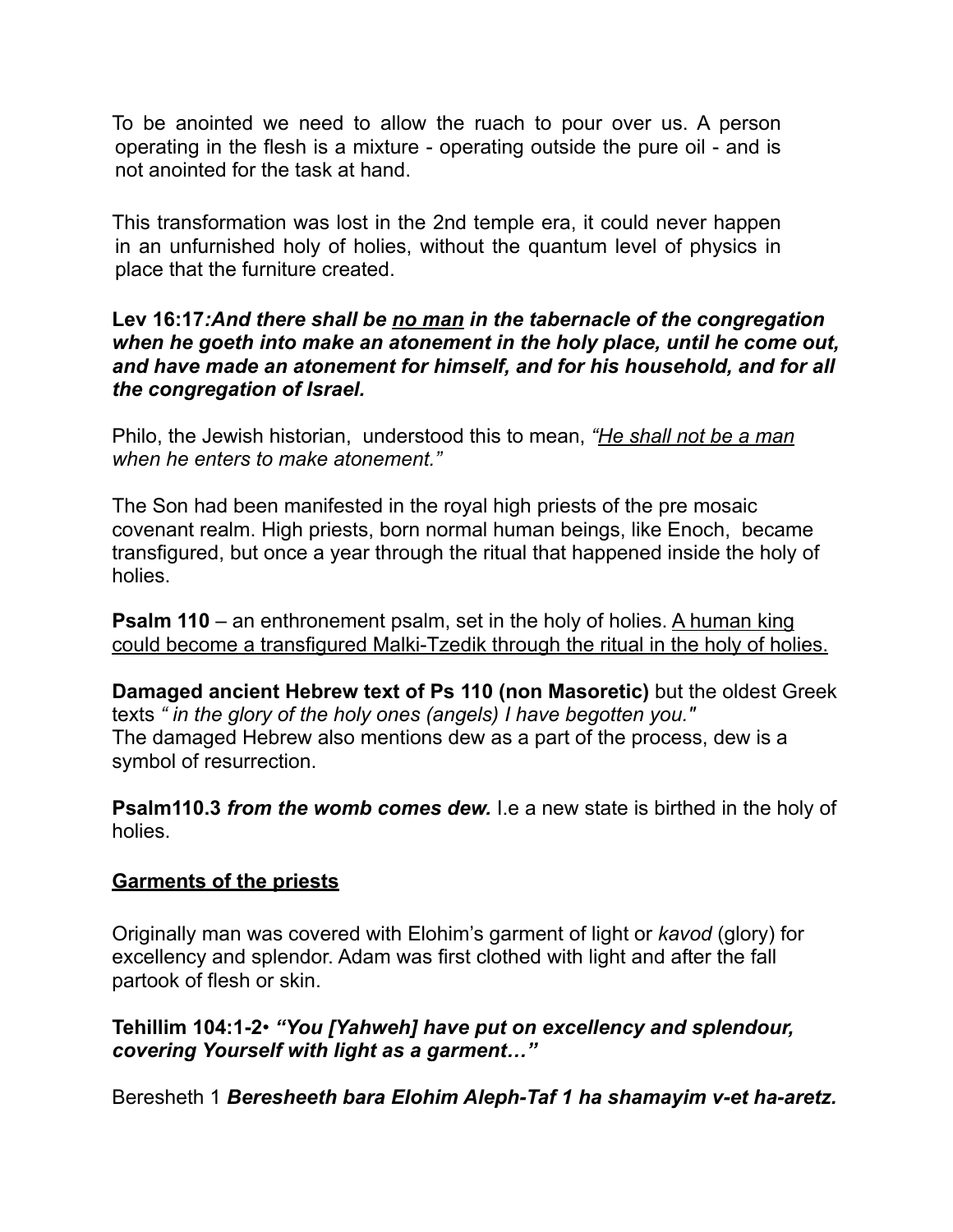*2 And the earth was without form, and void; and darkness was upon the surface of the deep mayim. 2 And the Ruach of Elohim moved upon the face of the mayim. 3 And Elohim said, Let there be Light: and Light was. 4 And Elohim saw the Light, that it was tov: and Elohim divided the Light from the darkness. 5 And Elohim called the Light, Daytime, 3 and the darkness He called Night. And the evening and the morning were Yom Echad.* 

Without form and void and dark, until light is brought forth which sets apart light from darkness bringing FORM to the earth. Therefore LIGHT brings FORM that emanates from YHWH, the ultimate source of light.

**Beresheth 1:26** *And Elohim said, Let Us make man in Our image, after Our likeness: and let them have dominion over the fish of the sea, and over the fowl of the air, and over the cattle, and over all the earth, and over every creeping thing that creeps upon the earth. 27 So the Word of Elohim 8 created man in His own image, in the image of Elohim He created him; male and female He created them.* 

Man is made in YHWH's image, which is light. Garments of light. Later in Beresheth a physical body is created for man.

Our body will be as the first Adam in 1:26 – light as Yeshua, the second Adam demonstrated in Luke 9 – the transfiguration of light – going back to our original garment of light.

There are two Hebrew words used for "naked" in Beresheet. Before the fall of man the word *'arom – Ayeen, Resh,Vav, Mem* is used in **Gen.2: 25** meaning a partially naked or transparent state.

#### *2:25 And they were both naked, the ish and his isha, and were not ashamed.*

AFTER eating of the tree of the knowledge of good and evil in **Gen.3: 7** the Hebrew word *'erom. Ayeen, Yod, Resh, Mem,* meaning nudity or complete nakedness, an utterly naked and helpless state.

### **Beresheth 3:7** *And the eyes of both of them were opened, and they knew that they were naked; and they sewed fig leaves together, and made themselves aprons.*

Something happened to man after he ate of the fruit of that tree. He lost the "covering" he had from Elohim in the creation. Yahweh clothed them in a substitute covering in **Gen.3: 21** that He provided.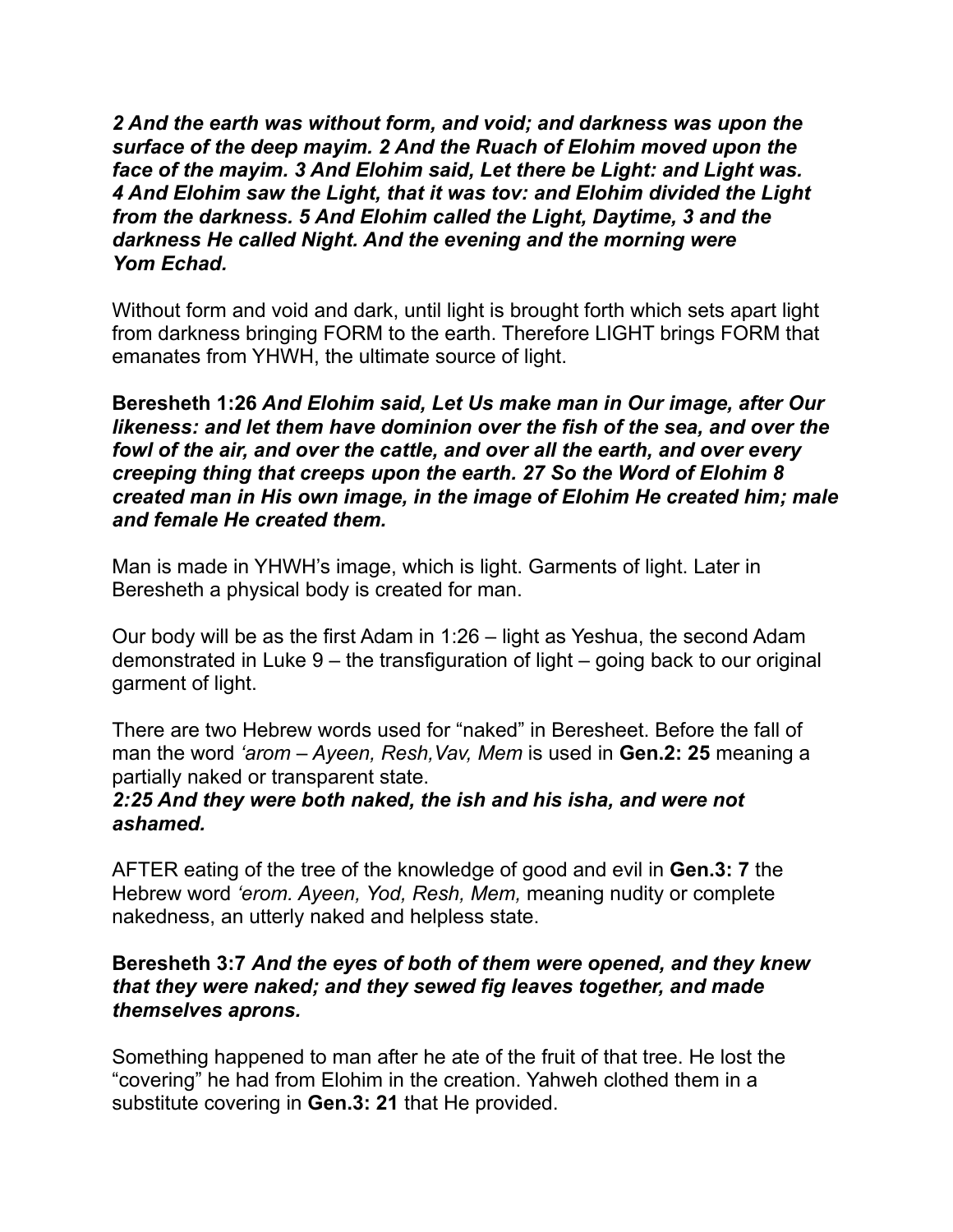# **3:21** *Unto Ahdahm also and to his wife did vuvh Elohim make coats of skins, and clothed them.*

Adam and Eve were given garments of skin, but originally they were clothed in garments of light and not skin.

The word SKIN is Owr - AYIN-vav-resh .The word for LIGHT is also Owr except it is spelt ALEF-vav-resh.

 In Hebrew, the rules of *temurot* (exchange of letters) the Alef- being replaced by an Ayin represents a spiritual descent. The Alef is symbolic of Elohim Himself (the numerical value of 1), and the AYIN alludes to SIN, Ayin-vav-nun-AVON.

The supernal light that illuminated Gan Eden.

# *Exo. 28:15 Breastplate:*

*And thou shalt make the breastplate of judgment with cunning work; after the work of the ephod thou shalt make it; of gold, of blue, and of purple, and of scarlet, and of fine twined linen, shalt thou make it.* 

(Ezekiel Scroll 5)

# **Missing Stones**

*Ezekiel 28:13 "You were in Eden, the garden of Elohim. Every precious stone was your covering: the ruby, topaz, and diamond, beryl, shoham, and jasper, sapphire, turquoise, and emerald and gold. The workmanship of your settings and mountings was prepared for you on the day you were created.* 

This tells us that Satan/Heylel now has 9 of the 12 stones. These 3 qualities that *they/them/their* preferred perverted pronouns are missing are :

- 1. The Name of יהוה, Gem # 7 jacinth.
- 2. The agate Gem #8 to restore to life, to return to יהוה shuv.
- 3. Gem #9 the amethyst to join closely.

Those are the 3 stones missing from the breastplate of Satan.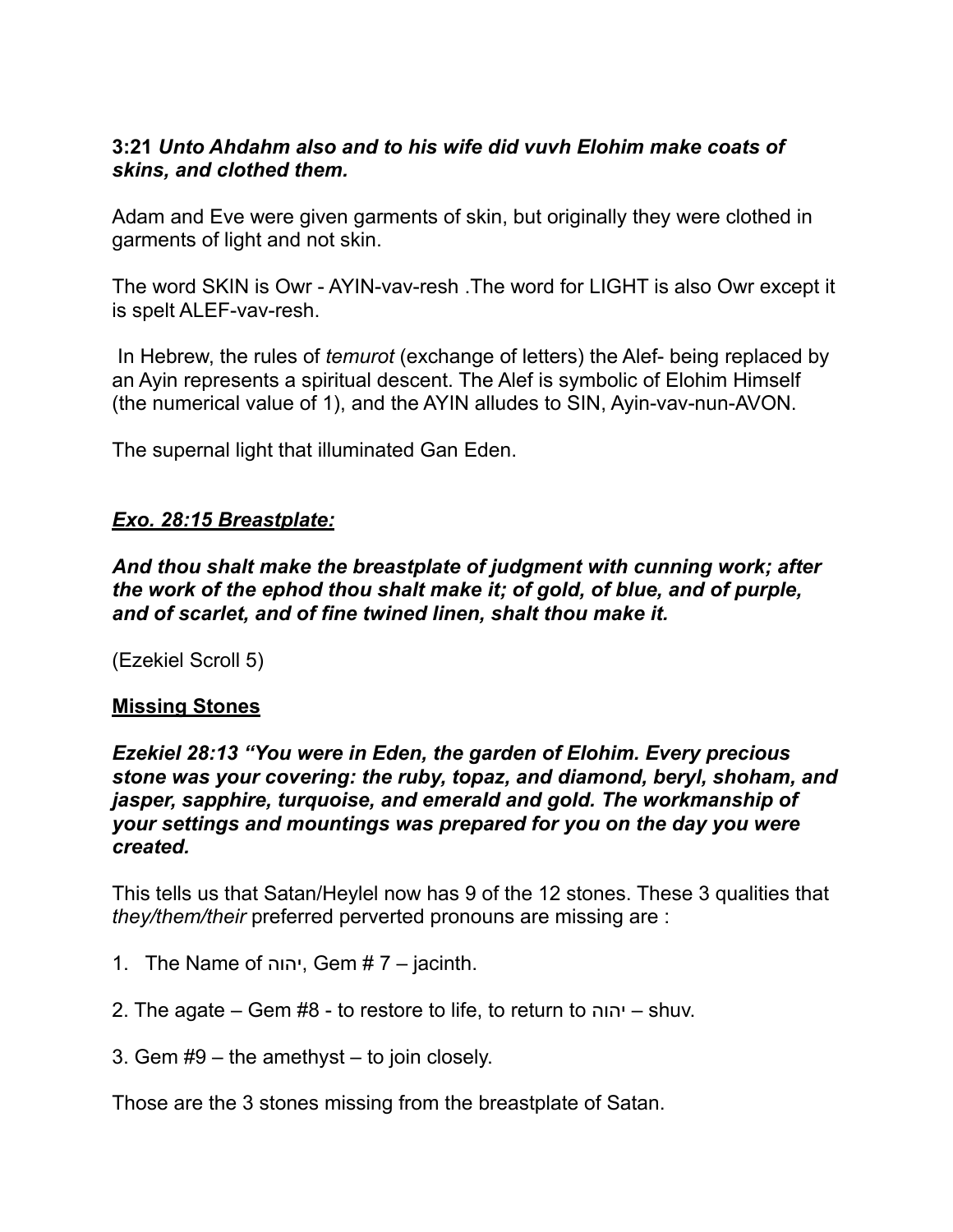On the breastplate of Satan there are 9 other stones, but he has corrupted the righteous characteristics of those stones so they're the opposite of the righteous qualities they represent.

The converse of these stones attributes can be clearly seen here:

- 1. Ruby the Tribe of Reuben submission to Yahweh and those over you. What is the opposite of submission? **Rebellion.**
- 2. Topaz to be pure the tribe of Shimon **to be unclean.**
- 3. Beryl to give light the tribe of Levi to be in darkness, **to be in ignorance.**

4. Turquoise – the law of Yahweh – the tribe of Yahudah – **anti-nomanism, no law.** 

5. Sapphire – the Book of Yahweh – the Holy Scriptures – the tribe of Dan. What scriptures where we presented? **A book with two thirds of it missing.** 

6. Emerald – to heal – the tribe of Naphtali – **sickness, disease.** 

7. Chrysolite – the tribe of Zebulun – to reverence Yahweh – **irreverence, profane, make common.** 

8. Onyx – the tribe of Yoseph – zeal for Yahweh – a zadok **- indifference – lukewarmness.**

9. Jasper – the tribe of Binyamin – Yahweh is our strength – this would be **trying to rely on your own flesh, your own strength to get things accomplished.** 

Satan/Heylel twists these righteous characteristics and attributes of Israel and turns them into the opposite in her breastplate. Now you should see the religion that she is the high priestess over.

# **The 3 stones that are missing:**

1. **Jacinth** – Yahweh's Name and authority – the tribe of Gad. Satan has lost they/them/their right to the Name of Yahweh and His/her authority.

2. **Agate** – the tribe of Asher – to restore life, to return to Yahweh to do teshuvah. Satan and the malekim that fell with her have lost their ability to repent, to do teshuvah.